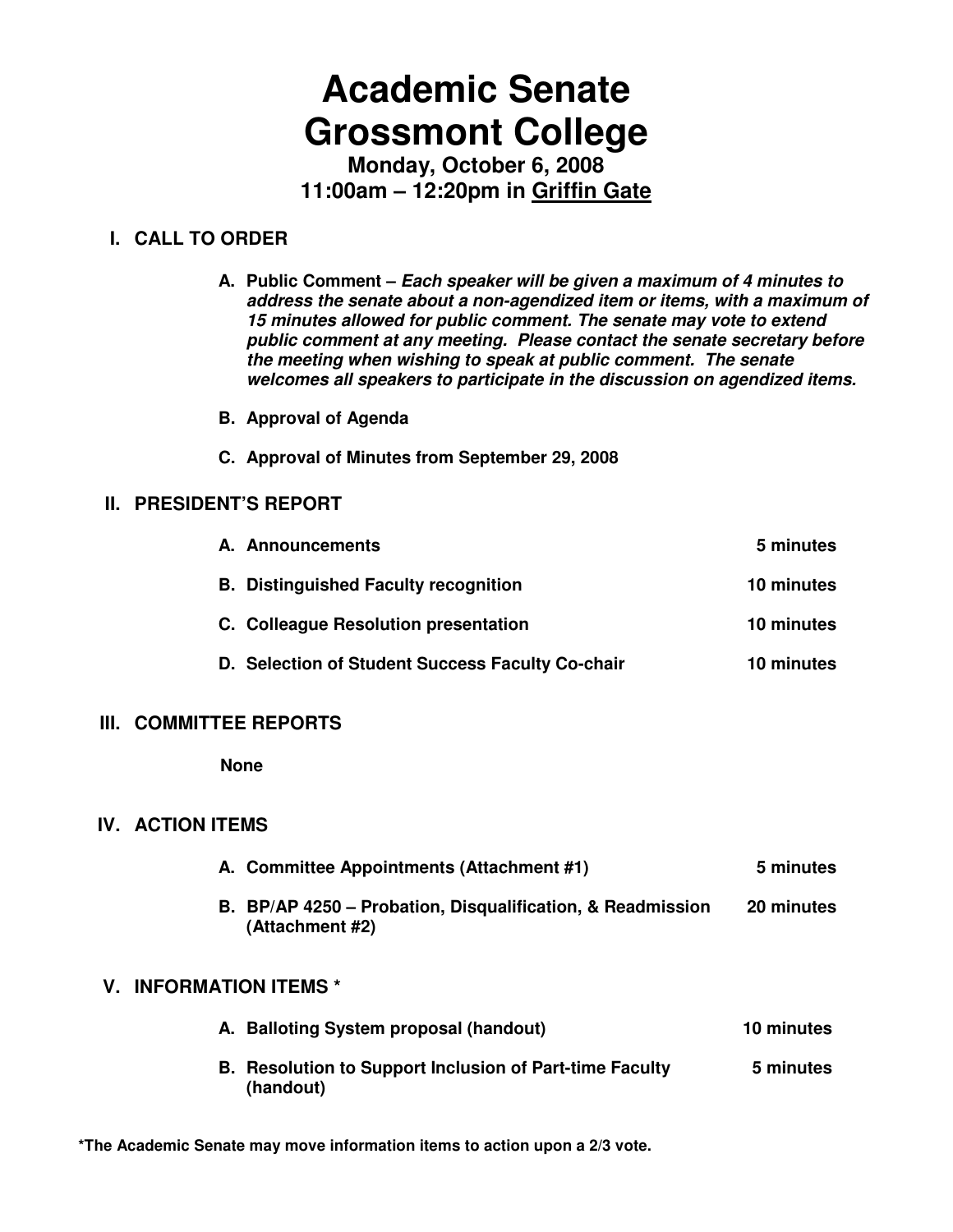# **Academic Senate Grossmont College**

# **Minutes of the Meeting – September 29, 2008**

#### **MEETING ATTENDANCE:**

| X | Chris Hill (President)          |   | Janet Gelb (CSIS)                        | X.             | Antonio Crespo (Foreign Lang)        |
|---|---------------------------------|---|------------------------------------------|----------------|--------------------------------------|
| X | P.J. Ortmeier (AOJ)             |   | Diane Mayne-Stafford (CSIS)              | X.             | Sue Gonda (History-Sen Officer)      |
|   | Lance Parr (AOJ)                | X | Ronald Norman (CSIS)                     | X.             | Devon Atchison (History-Sen Officer) |
| X | Tina Young (AOJ)                | X | Donne Leigh (Counseling)                 |                | Priscilla Rogers (Inter Bus)         |
| X | Jennifer Carmean (ASL)          |   | Mary Rider (Counseling)                  | $\overline{X}$ | Patty Morrison (Library)             |
|   | Jamie Gould (ASL)               | X | Bonnie Schmiege (Counseling)             | X.             | Jenny VandenEynden (Math)            |
| X | Jim Wilsterman (Art)            |   | Tom Gamboa (Cross Cult Stud)             | X.             | Susan Working (Math)                 |
|   | Marion deKoning (Art)           |   | Joe Orate (Culinary Arts)                |                | Ray Funk (Math)                      |
| X | Jennifer Bennett (Art)          |   | James Foran (Culinary Arts)              |                | Corey Manchester (Math)              |
|   | Israel Cardona (Behav Sci)      | X | Kathy Meyer (Dance)                      | X.             | Shirley Pereira (Math)               |
|   | Amy Ramos (Behav Sci)           | X | Jane Nolan (DSPS)                        | X.             | Evan Wirig (Media Comm)              |
|   | Gregg Robinson (Behav Sci)      | X | Carl Fielden (DSPS)                      | X.             | William Snead (Media Comm)           |
| X | Michael Golden (Biol Sci)       | X | Gary Jacobson (Earth Sci)                |                | Derek Cannon (Music)                 |
| X | Allison Shearer (Biol Sci)      | X | Jerry Mason (Earth Sci)                  |                | Paul Kurokawa (Music)                |
| X | Michele Perchez (Biol Sci)      | X | Oralee Holder (English)                  |                | Steve Baker (Music)                  |
| X | Brian Keliher (Bus Admin)       | X | Joan Ahrens (English)                    |                | Joy Zozuk (Nursing)                  |
|   | Nate Scharff (Bus Admin)        |   | Tony Ding (English)                      |                | Christine Vicino (Occ Therapy)       |
| X | Linda Snider (BOT)              |   | Lisa Ledri-Aguilar (English)             | X.             | David Milroy (Part-time Rep)         |
|   | Barb Gillespie (BOT)            |   | Micah Jendian (English)                  |                | Lee Johnson (Part-time Rep)          |
|   | Rick Kirby (CVT)                | X | Chuck Passentino (ESL)                   |                | Zoe Close (Phil/Hum/Rel Studies)     |
|   | Don Ridgway (CVT)               | X | Barbara Loveless (ESL)                   | X.             | Bill Hoaglin (Phil/Hum/Rel Studies)  |
| X | Jeff Lehman (Chemistry-Sen Off) | X | Nancy Herzfeld-Pipkin (ESL)              | X.             | Ross Cohen (Physics)                 |
|   | Martin Larter (Chemistry)       | X | Sylvia Montejano (EOPS)                  | X.             | Joe Braunworth (Polit Economy)       |
| X | Diana Vance (Chemistry)         |   | Pearl Lopez (EOPS)                       | X.             | Scott McGann (Polit Economy)         |
| X | Sheridan DeWolf (Child Dev)     |   | Laura Burger (Exer Sci/Well-Sen Officer) |                | Lorenda Seibold-Phalan (Resp Ther)   |
|   | Mary Courtney (Child Dev)       |   | Jim Symington (Exer Sci/Well)            |                | Barry Winn (Resp Ther)               |
| X | Joel Castellaw (Comm)           |   | Randy Abshier (Exer Sci/Well)            | $\overline{X}$ | Craig Everett (Theatre Arts)         |
|   | Jill Carleton (Comm)            |   | Dan Clauss (Exer Sci/Well)               |                | Beth Duggan (Theatre Arts)           |
| x | Victoria Howitt (Comm)          | X | Larry Larsen (Exer Sci/Well)             |                |                                      |

 $X =$  present at meeting

#### **GUESTS**:

- Janet Castanos Dean, Humanities, Social & Behavioral Sciences
- Jerry Buckley Dean, Math, Natural Science, Exercise Science & Wellness
- Beth Smith Faculty (Math), South Rep, Academic Senate for California Community Colleges
- Raul Sandelin Faculty (English)
- Lindsay Sachs

#### **RECORDER**: Devon Atchison

#### **I. CALL TO ORDER (11:04 am)**

# **A. Public Comment**

None

#### **B. Approval of Agenda**

A motion was made to approve the day's agenda. M/S/U Wirig/Fielden

#### **C. Approval of Minutes from September 15, 2008**

 A motion was made to approve the minutes from the September 15, 2008 meeting. M/S/U Wirig/ Burger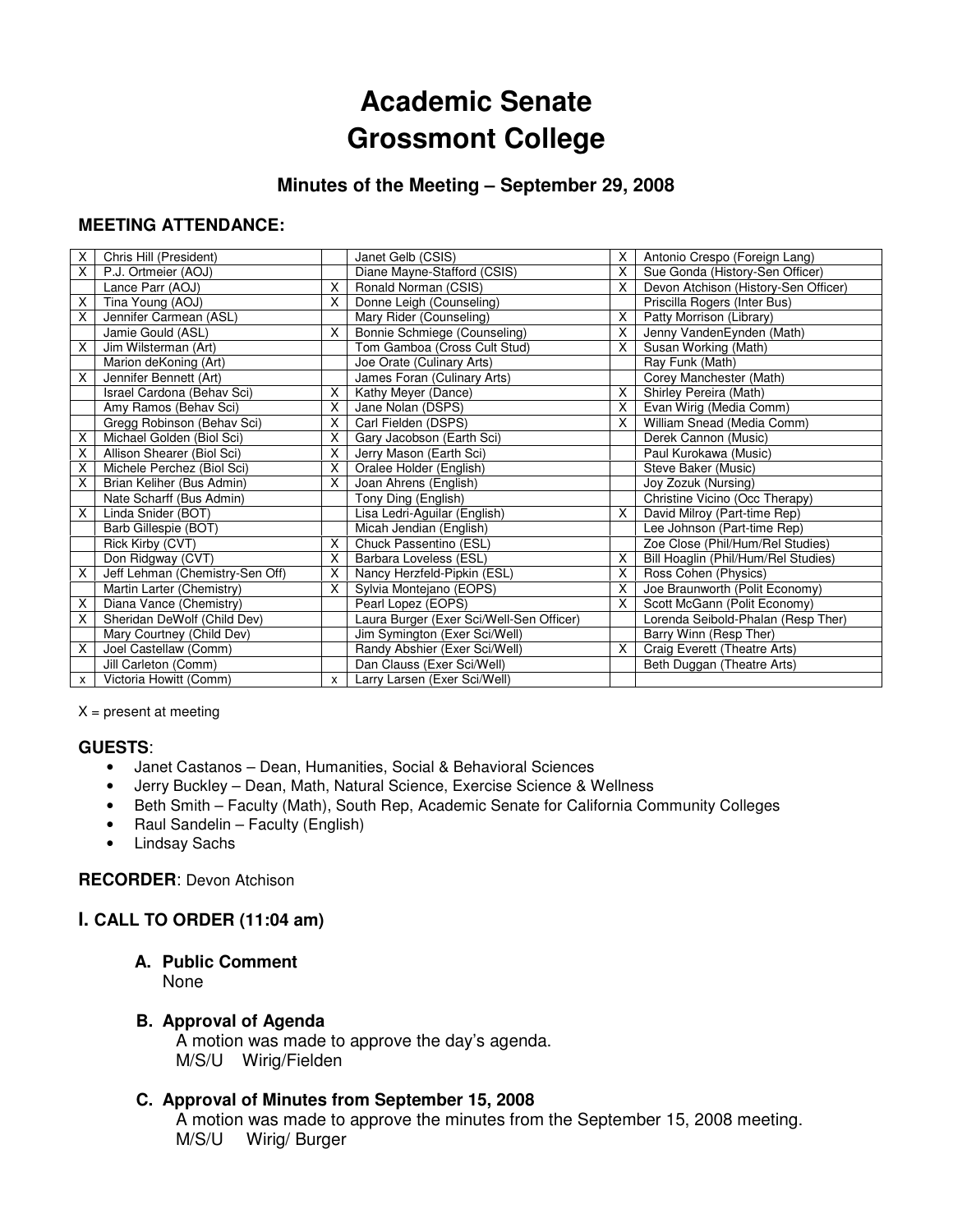#### **A. Announcements**

- 1. Diane Mayne-Stafford is stepping down as Distance Education Coordinator. A search will soon be open for new DE Coordinator.
- 2. The Student Success Committee faculty co-chair nominees are Rafael Gutierrez (BIO) and Sue Jensen (ENG). Nominations were closed for this position because no additional nominations were made—the nominees will be notified this afternoon and will be asked to answer some questions about the position; these answers will be sent out to Senators by the end of the week. A vote on this position will occur in the October 6th senate meeting.
- 3. Neighborhood cleanup: Chris informed the group that trash is becoming a problem in neighborhoods. She reminded faculty not to park on campus or on side streets. The option of students parking at Gillespie Field has been discussed and has been eliminated for a variety of reasons including security. Senators agreed that a day each week for faculty to pick up trash in the neighborhood as part of an overall greener campus effort would be a good idea. Also, Tim Flood is looking into placing trashcans on the corners of campus.

#### **B. Faculty Recognition**

Chris presented certificates of appreciation to the following people in recognition of their service to the senate and college faculty: Raul Sandelin (P/T Senate Officer); Scott Barr (Academic Senate Officer); Chuck Passentino (SLO Coordinator/Accreditation Co-Author)

#### **C. Osher Initiative Presentation**

Ernie Ewin and Beth Smith presented information on the Bernard Osher Foundation scholarship grant initiative. The initiative provides a \$25 Million grant to California Community Colleges, and provides for an additional \$25 Million grant if the community colleges can raise \$50 Million. These perpetual funds would provide student scholarships to those in financial need. Grossmont would need to raise \$548,000 (Grossmont makes up 1.14% of CCC students) to meet our share. Though it seems daunting, we can do it (and we still get matching funds for whatever we raise, even if we don't reach the goal). Ernie asked senators to come back with fundraising ideas in the community, ideas for who might serve on this fundraising committee and also to encourage faculty/staff to donate (can be done via automatic withdrawal via the Foundation website). Ernie also reminded senators that the Foundation Gala was on 10/25/08.

# **III.COMMITTEE REPORTS**

#### **A. Curriculum**

Sue Gonda informed Senate that the one-day site visit by the Accreditation team would be on November 5th. The Senate had voted in 2006 to place Student Learning Outcomes (SLOs) in the course syllabi instead of the Course Outline of Record (COR) (placing them directly in the CORs would require a lengthy approval process through Curriculum any time a change was made). Last semester, however, the Curriculum Committee developed a recommendation, based on conversations happening around the state, that SLOs be placed in the COR instead. After further conversations with curriculum chairs across the state over the past four months, the Curriculum Committee now recommends that the SLOs remain on the course syllabi until such time that they are firm (probably a couple of years from now). At that point Curriculum may revisit the idea of putting them in addendums to the CORs. There have also been statewide accreditation discussions about where to house SLOs and we should find out in the next six months or so what that recommendation may be. Chuck reminded faculty that we didn't have very many syllabi with SLOs in them during the October 2007 visit and that all faculty needed to include SLOs in their syllabi.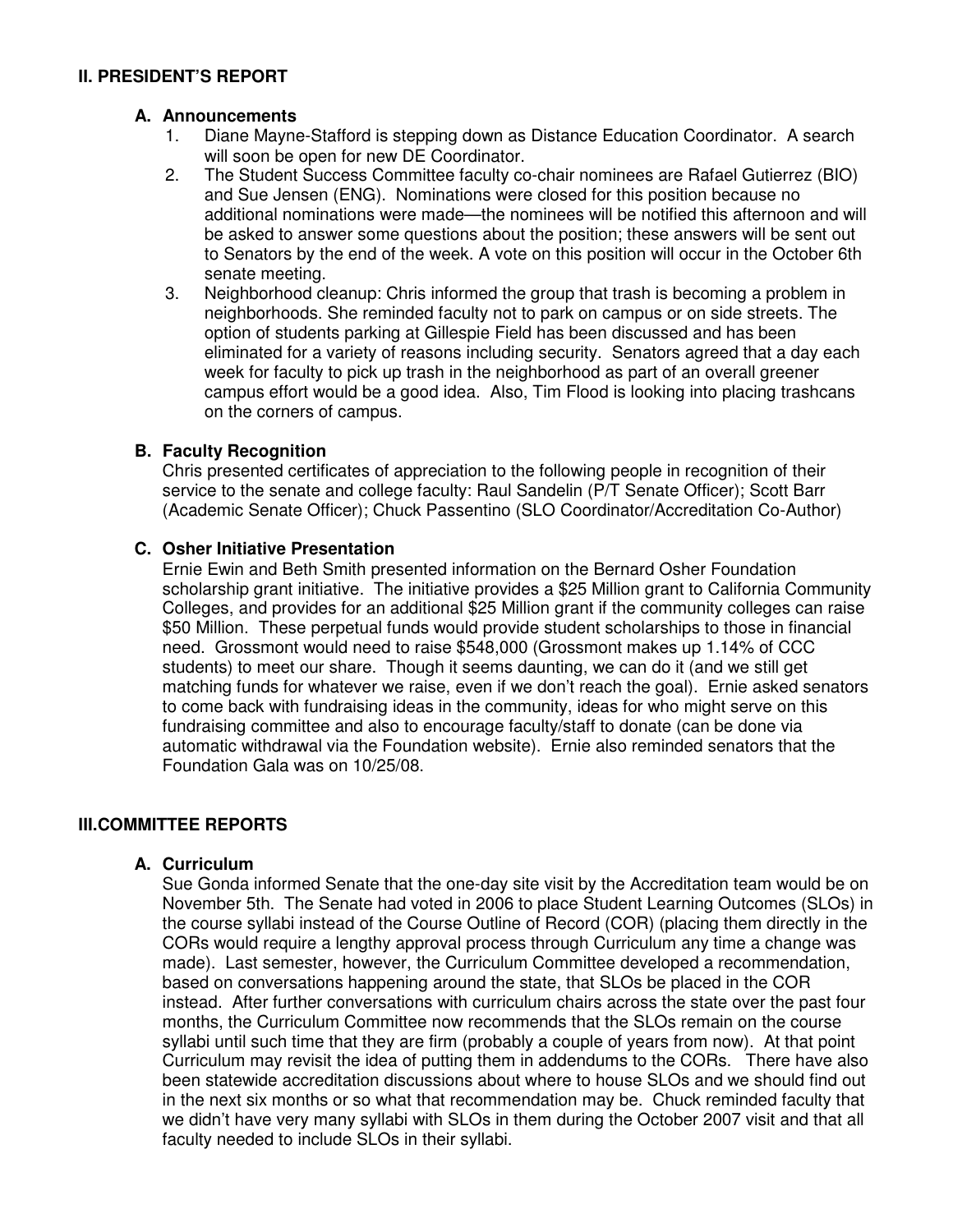None

#### **V. INFORMATION ITEMS:**

There was a motion to suspend the rules and move Information Item A to Action. M/S/U Snead/VandenEyden

#### **A. Resolution of Appreciation for Colleague Implementation**

This resolution was moved to Action and the resolution was unanimously approved by senators, with an amendment regarding Administrative Dean's Secretaries to be added before printing.

M/S/U Atchison/Montejano

#### **B. Committee Appointments**

The current list was provided as a handout, but there may be additions to this list when it comes forward for action during the next Senate meeting. In response to an inquiry about how appointees were selected, Chris explained the current process. There was also a clarification regarding the Disciplinary Task Force Hearing Panel which typically selects all new members each year.

#### **C. BP/AP 4250 – Probation, Disqualification, and Readmission**

This change would make it so that students' GPAs will be district-wide rather than campusspecific for the purpose of probation and disqualification. Additionally, per the proposed changes, petitioning students could petition at either campus for reinstatement, rather than just at the campus where they were disqualified. Beth Smith questioned by the Board Policy was being changed from the 5000 category to the 4000 category. Chris indicated that she will follow up on that inquiry.

#### **D. Revision of Senate Constitution and By-Laws**

A handout was provided detailing some proposed changes to both the constitution and bylaws. As the result of the resignation of the Part-time Senate Officer, it became apparent that there were limitations in replacing the part-time officer, both in process and in timing. Chris reminded Senate that changes to the Constitution require a 2/3 vote in Senate and then it goes out to entire faculty for approval; changes to the Bylaws require only a vote in Senate.

Meeting was adjourned at 12:18 p.m.

#### **\*The next meeting to be held October 6, 2008.**

CH:da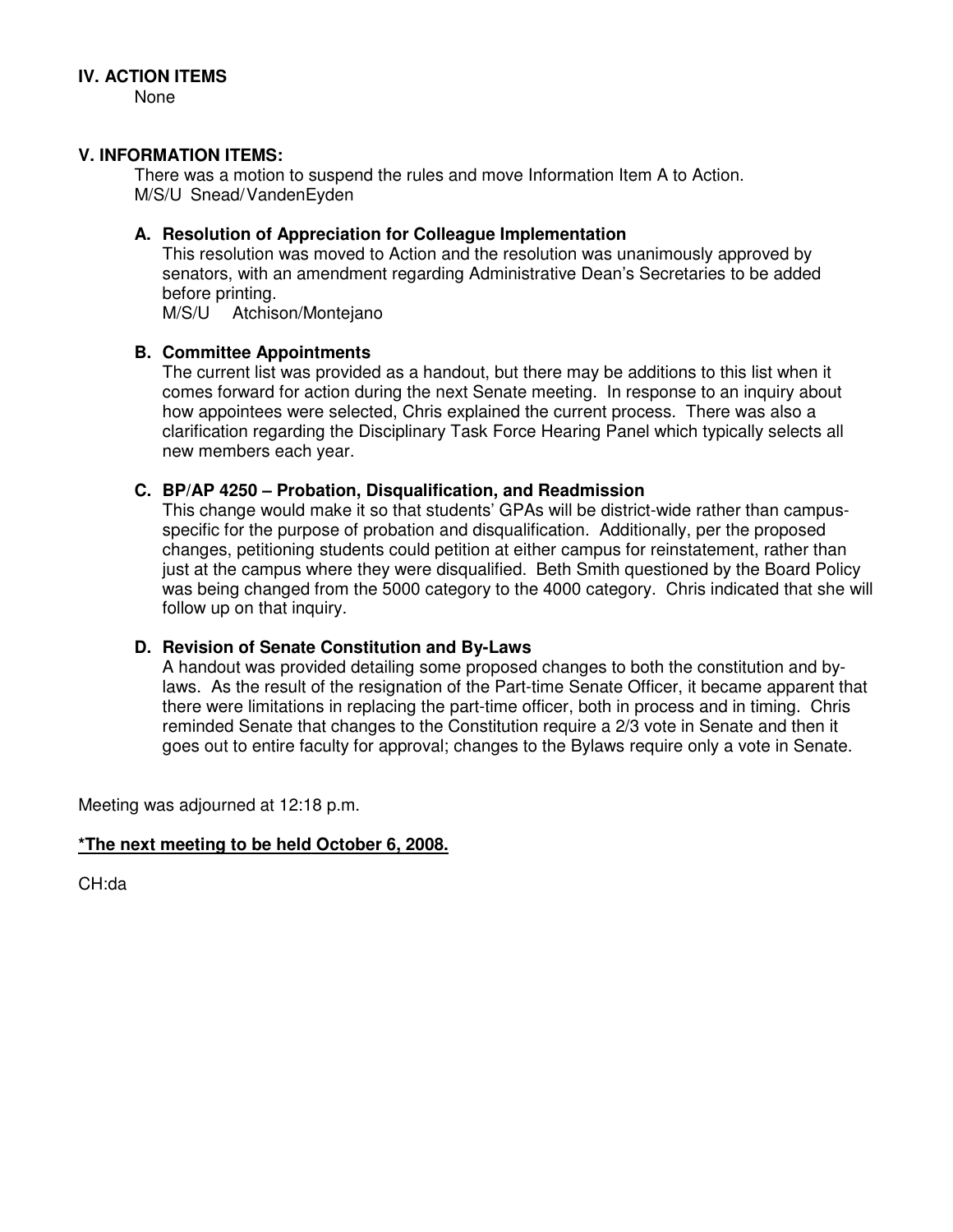# **Attachment #1**

### Faculty Professional Development

- Shina Alagia Biology
- Devon Atchison History
- Martin Larter Chemistry

# Academic Program Review

- Marlene Jansky DSPS
- June Yang Philosophy

# Campus Selection Committee – Distinguished Faculty

- Sue Gonda VP & H/S&BS
- Judy Dirbas M/NS/ESW
- Jane Nolan SS
- Sheridan DeWolf CTE/WD
- Paul Kurokawa CFA

# **Curriculum**

• Roxanne BenVau – Learning Resources

# **Disciplinary Hearing Panel**

- Sonia Ghattas-Soliman Arabic
- Gregg Robinson Sociology
- Adelle Schmitt English
- Clifton Quinn CSIS
- Andy Biondo CVT

# Academic Integrity Task Force

- Barbara Loveless H/S&BS
- Helen Potter CTE/WD
- Evan Wirig CFA
- Nemie Capacia M/NS/ESW
- Angela Feres TTLC (distance education)
- Beth Smith ASCCC

# **Student Gender Equity**

• Paul Kurokawa – Music

# Student Petitions

• Kristy Nadler – Psychology

# Faculty Staffing

• Nancy Herzfeld-Pipkin – ESL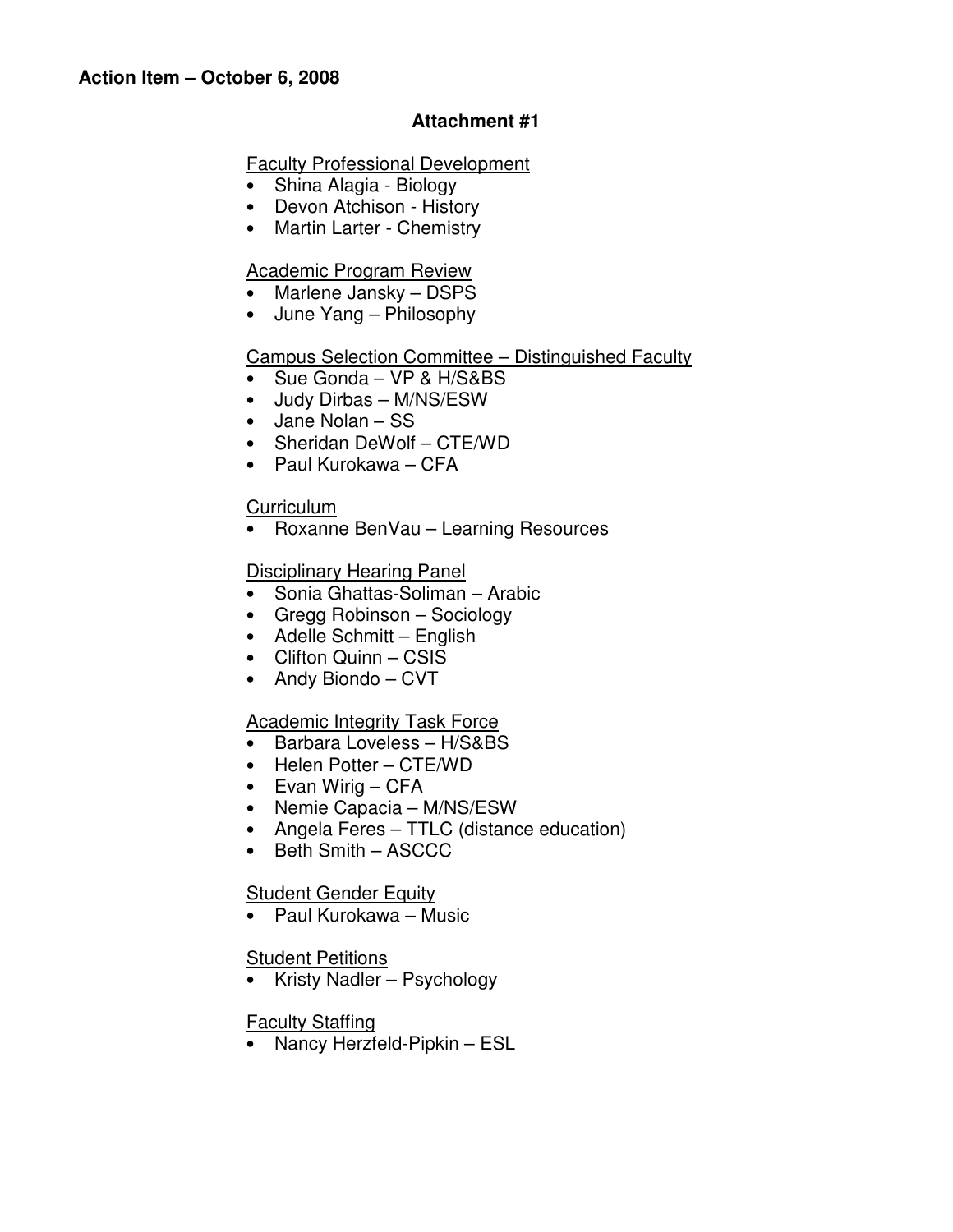**Attachment #2** 

| ΒP<br>5016<br>4250 | Probation, Disqualification, and<br><b>Readmission</b>                                                            |
|--------------------|-------------------------------------------------------------------------------------------------------------------|
| Reference:         | Education Code Section 70902(b)(3); Title 5, Sections<br>55754, 55755, 55756, 55759, 55764-55030 through<br>55034 |
| Adoption<br>Date:  | December 16, 2003 <del>December 16, 2003</del>                                                                    |

The Chancellor, in consultation with the Academic Senates (per Title 5, Article2, Section 53200 to 532040, shall establish procedures for probation, disqualification and readmission in accordance with applicable Education Code and Title 5 regulations.